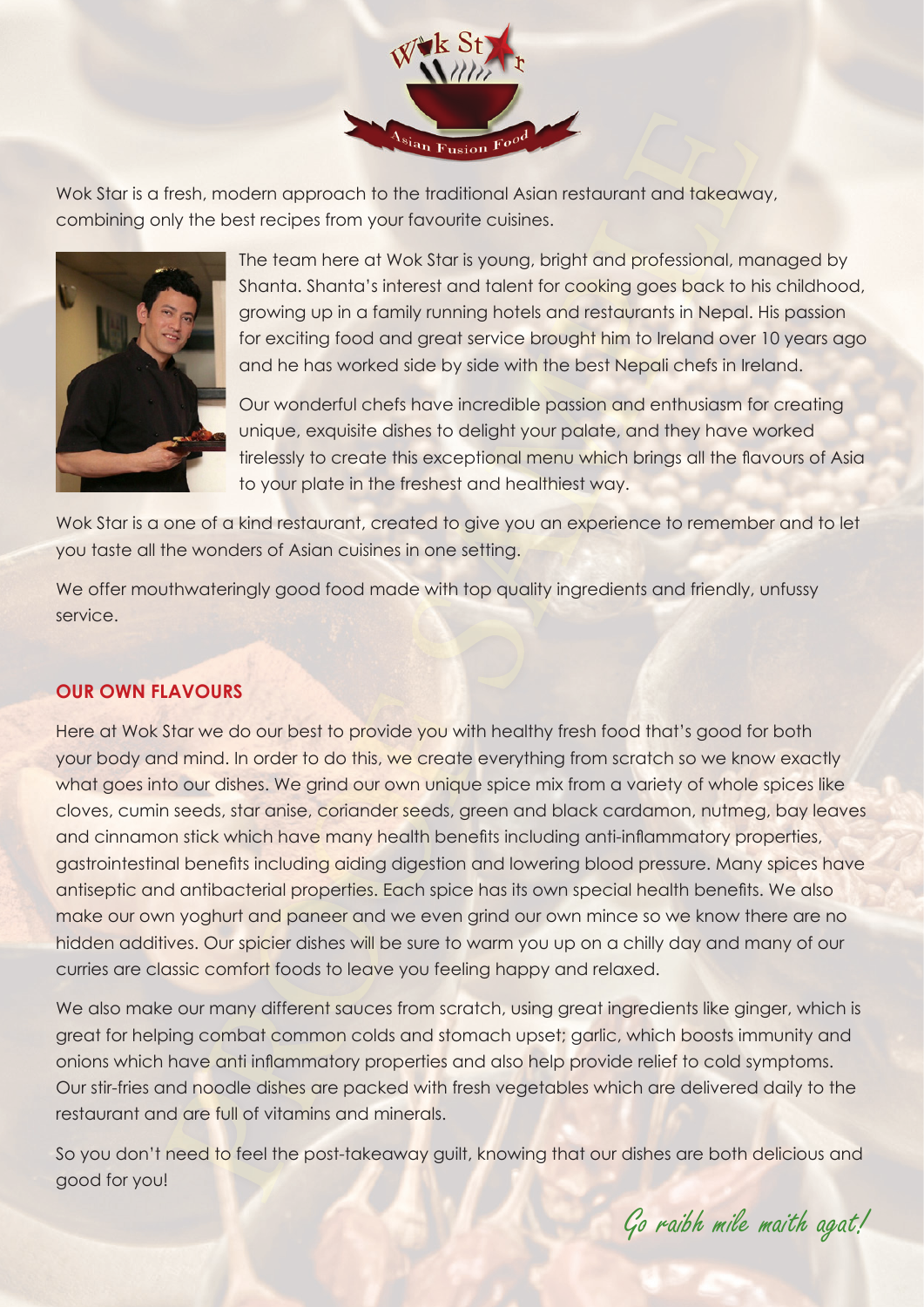

# **PLEASE READ OUR ALLERGEN INFORMATION AND LET US KNOW IF YOU HAVE ANY QUESTIONS**

Whilst every effort is made to prevent cross-contamination of allergens, all our foods are produced in an environment where allergens are handled.

As all of our food is prepared fresh to order, we are able to alter some dishes to accommodate your dietary requirements, be it removing allergen containing ingredients or altering a dish to make it vegan, so please don't hesitate to speak to a member of our team and we will do whatever we can to help.

Please note that our onion bhajis and vegetable/chicken pakodas are made with a batter using gram flour and cornflour, instead of a wheat flour. Also, many commercial garam masala mixes contain sesame and mustard, but as we grind our own spice mixes they are free from allergens.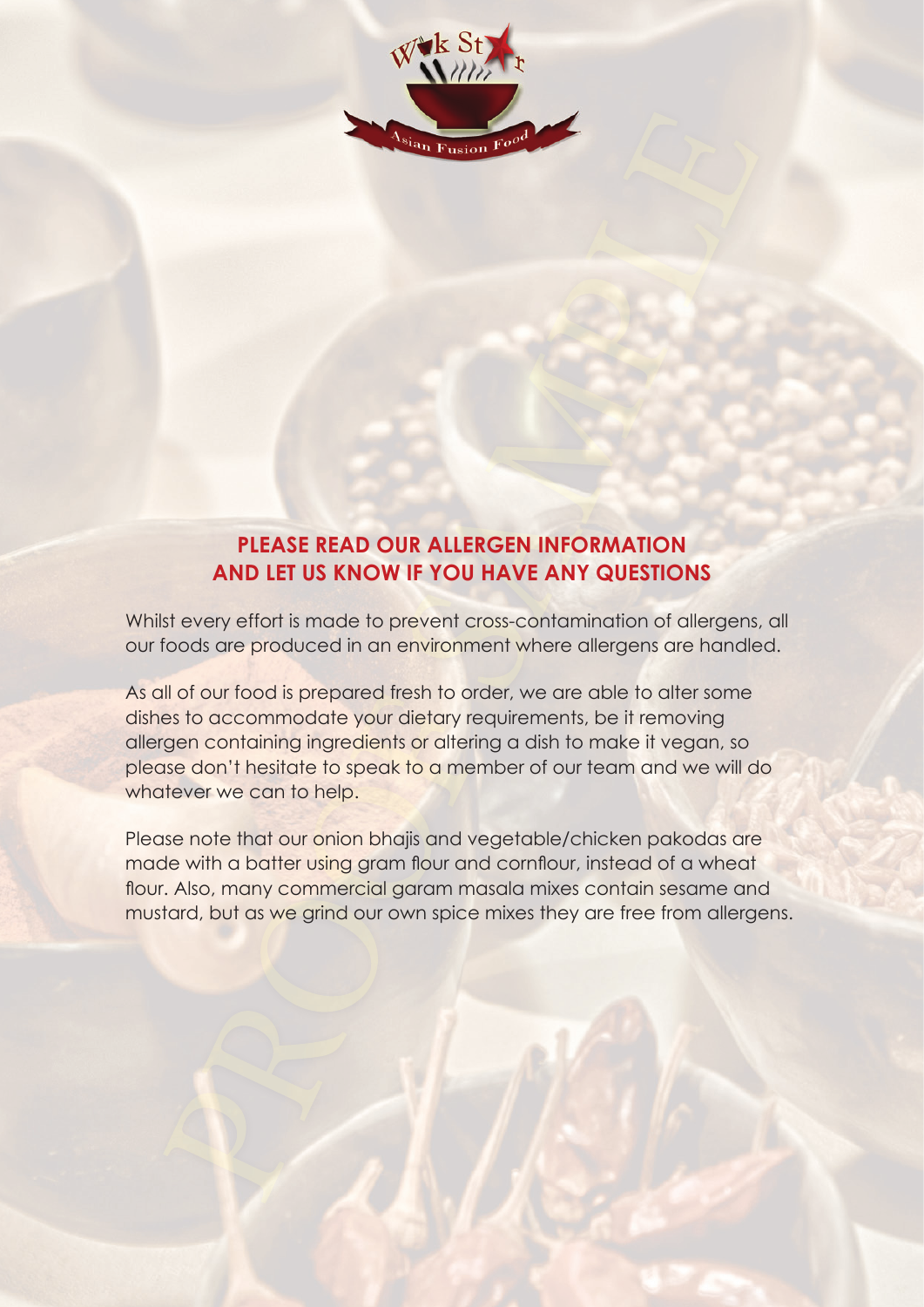# $^{\rm{si}}$ an Fusion  $_{\rm{F}}$ o

# **APPETIZERS**

# **Mo:Mo** *€5.99*

*Handmade Chicken or Vegetable Dumplings, a Nepali Street Food Favourite.*

# **Noodle Soup** *€5.99*

*Mange tout, carrots, courgette, onion, chilli and vermicelli noodles in a rich broth. Add beef, chicken or tofu for €1 or prawn for €2*

# **Onion Bhaji** *€5.50*

*Bite sized onion fritters, fried in a light batter made with our own unique homemade spice mix.* 

# **Spring Roll** *€4.99 Duck or Vegetable*

# **Chicken Wings** *€5.50*

*Sticky wings with pineapple, green beans, scallions, carrot, tomato, sambal, garlic and ginger.* 

# **Star Skewers** *€5.99*

*Wok Star Special Chicken Skewers with barbecued onions, scallions, garlic & red capsicum.*

# **Wok Star Tiger Prawns** *€6.50*

*King Tiger Prawns in a light, crispy and aromatic batter. A firm favourite.* 

# **Chicken Pakoda** *€5.50*

*Tender chicken fillet pieces, deep-fried in a light, fragrant batter.*

# **Veg Pakoda** *€4.99*

*Deep-fried mixed vegetables in a light, fragrant batter with cashew nuts and jwano (lovage seeds).* 

# **Achari Tikka** *€5.50*

*Succulent pieces of chicken breast, marinated in yoghurt, ginger and home ground spices, Tandoorbaked and flavoured with Nepali style mixed pickle.* 

# **Samosa** *€5.50*

*Medium spiced potato, wrapped in crispy deep fried pastry. Popular street snack.*

# **Chef's Kebab** *€5.99*

*Succulent barbecued minced Irish lamb kebab, flavoured with garlic, ginger and selected spices. Barbecued in tandoori oven and served sizzling.* 

# **Choila** *€5.95 Chicken €6.50 Lamb*

*Fresh and aromatic salad of tandoor baked meat, tossed with red onion, garlic, coriander, tomato and fresh chillies. Chicken or lamb option.* 

# **Tandoori Chicken** *€5.99*

*Tender chicken on the bone, marinated in homemade yoghurt and fragrant Himalayan spices. Cooked to perfection in the Tandoor.* 

# **Vegetable Platter** *€10.99*

*Selection of vegetarian starters including onion bhaji, vegetable pakoda, vegetable roll and samosa.* 

# **Meat Platter** *€11.99*

*Selection of barbecued meat starters including chef's kebab, duck roll and chicken pakoda.*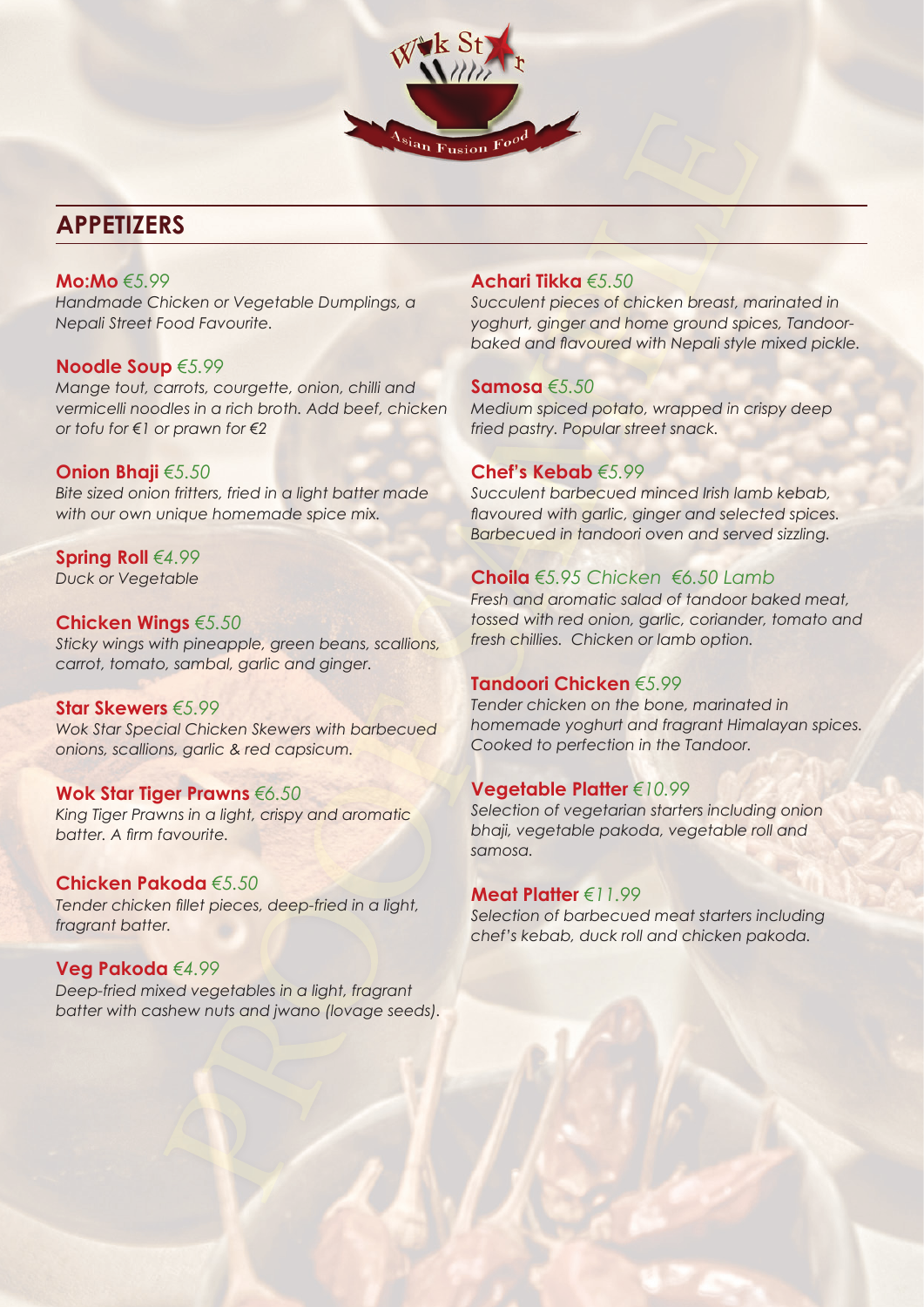# **CHEF'S SPECIALITIES**

# *All Chef's Specialities include Free Boiled Rice. Add Pilau Rice for €1.50*

*Vegetable (V) Tofu (T) Chicken (Ch) Lamb (Lb) Beef (Bf) Prawn (Pr)*

sian Fusion Foo

# **Katsu (Japanese)** *€16.99*

*Panko breaded chicken with our homemade curry sauce, carrot, mixed peppers, courgette, broccoli, coriander and potatoes.*

# **Lamb Chilli** *€17.50*

*Tender lamb pieces, stir fried with onions, mixed peppers, ginger, spices and fresh, green chillies.* 

# **Chicken Chilli** *€16.99*

*Succulent chicken pieces, deep fried in a lightly spiced batter and stir fried with onions, pepper, chillies and fresh coriander.* 

# **Prawn Chilli** *€17.99*

*Battered King Prawns stir fried with onions, pepper, mushrooms, chillies, cashew nuts and fresh coriander.* 

# **Nepali Himalayan Curry**

*€15.50 (V) €16.99 (Ch) €17.50 (Lb) €17.99(Pr) Yoghurt-Based Curry, made with fresh green chillies, coriander, ginger and our home-ground Nepali spices.* 

# **Butter Chicken** *€16.99*

*An aromatic butter-based sauce made with tomatoes, cream & a blend of spices. Typically mild but can be made as spicy as you like.* 

# **House Special Curry** *€17.99*

*Onion and tomato based sauce with lamb, prawn and chicken* 

# **Saag Tarkari**

*€15.50 (V) €16.99 (Ch) €17.50 (Lb) €17.99(Pr) Traditional curry of lamb, chicken or prawn with tender spinach greens.* 

# **Newari Curry**

# *€16.99 (Ch) €17.50 (Lb) €17.99(Pr)*

*Traditional lamb, chicken or prawn curry, full of the flavours of Nepal. Rich comfort food with homemade spices.* 

# **Nepali Biryani** *€15.50 (V) €16.99 (Ch) €17.50 (Lb) €17.99(Pr) €18.50 (Mixed)*

*Traditional rice-based dish with the meat of your choice, fragrant spices, nuts and a vegetable curry sauce.*

# **Thai Green Curry**

*€15.50 (V) €16.99 (Ch) €17.50 (Lb) €17.99(Pr) Fragrant Coconut Curry with Chillies, Green beans, Courgette, Mixed peppers, Spring Onion, Chinese Leaves, Basil, Mange Tout, Tomato and Carrot. Crispy shallots by request.* 

# **Red Massaman**

# *€15.50 (V) €16.99 (Ch) €17.50 (Lb) €17.99 (Pr)*

*Rich Thai tomato-based curry with Coconut milk, Potatoes, Peanuts, Chinese Leaves, Mixed Peppers, Spring Onions, Courgette, Green Beans, Tomato and Mange Tout. Crispy shallots by request.*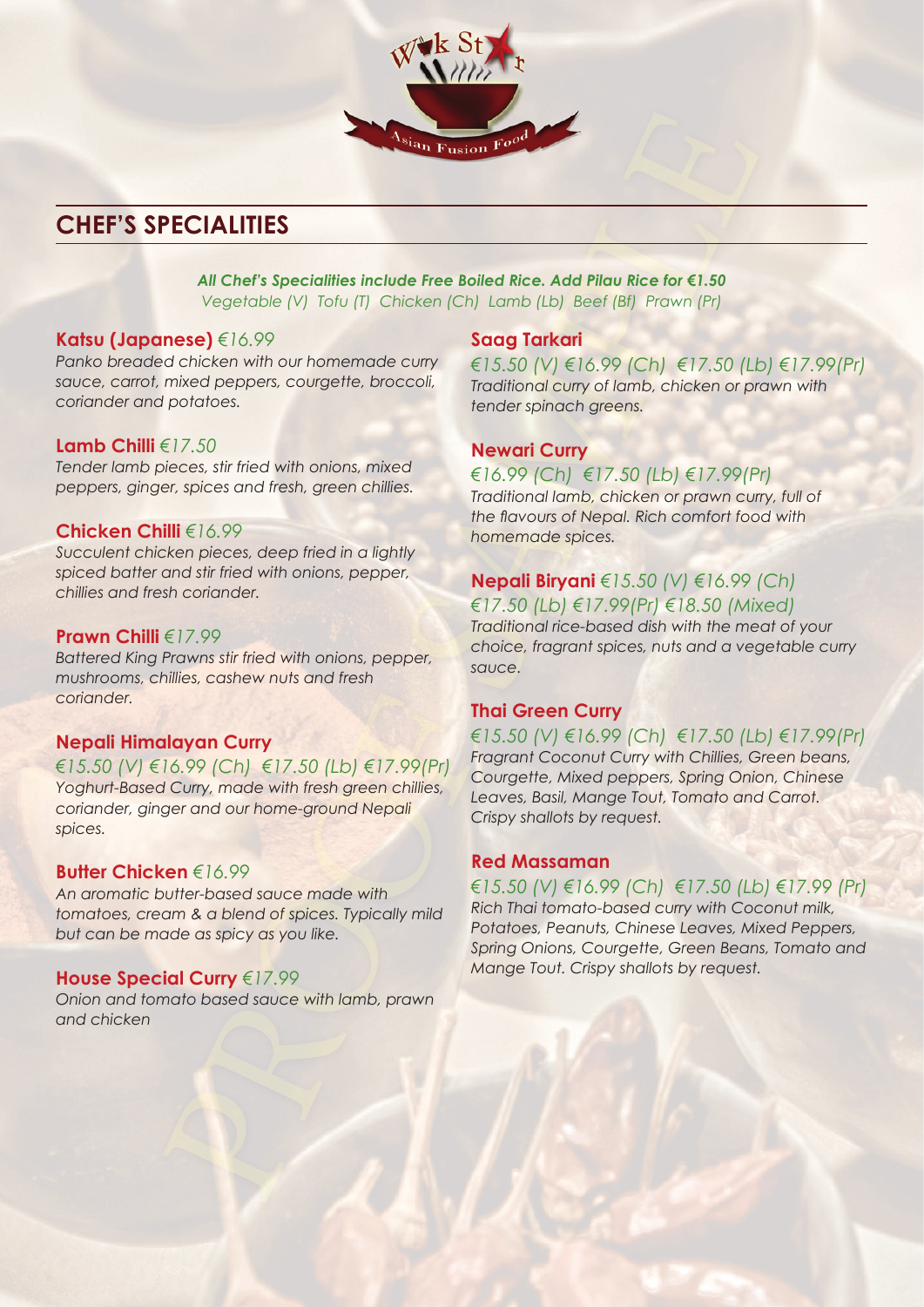

# **ALL TIME FAVOURITES**

*Chicken €16.99, Lamb €17.50, Prawn €17.99 or Vegetable €15.50 Including Free Boiled Rice. Upgrade to Pilau Rice for €1.50*

# **Tikka Masala**

*Mild and creamy tomato-based dish with sweet cashew cream and aromatic spices.*

# **Balti**

*Medium spiced curry, cooked with fresh tomatoes, garlic, ginger and garnished with coriander and select spices.* 

# **Bhuna**

*Medium spiced thick curry dish with fresh tomatoes, onion, mixed capsicum. Flavoured with Himalayan spices, garlic, ginger and fresh coriander.* 

# **Jalfrezi**

*Fairly hot and sour stir fry of tender meat with onions, tomatoes, green chillies, pepper and coriander.*

# **Pasanda**

*Creamy and mild curry with white wine, pineapple, coconut and almond.* 

# **Vindaloo**

*A rich, hot and peppery curry, strongly spiced with lemon and lots of chilli.* 

# **Madras**

*A fiery, tomato and onion based curry, flavoured with garlic, ginger, c0c0nut and lemon.* 

# **Rogan Josh**

*Medium spiced dish of pimiento, garlic and tomatoes, garnished with fresh herbs.* 

### **Korma**

*A subtly spiced, creamy partnership of coconut, ground almonds and aromatic spices. Very mild with a hint of sweetness.*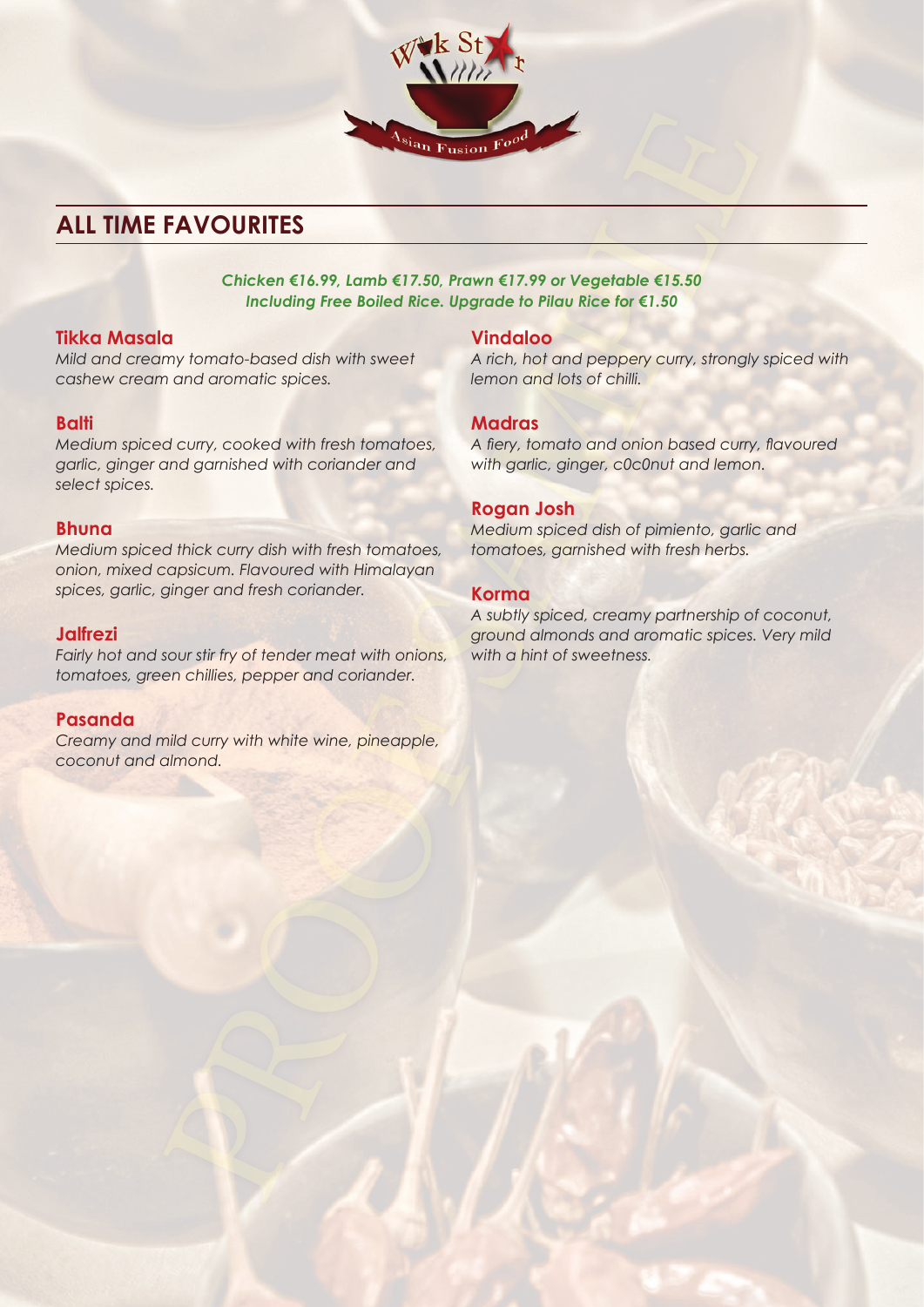

# **WOK DISHES**

*€15.50 (Vegetable/Tofu) €16.99 (Chicken) €17.50 (Lamb/Beef) €17.99 (Prawn) Includes Free Boiled Rice. Upgrade to Pilau Rice for €1.50. Upgrade to Noodles for €2.* 

# **Shyam's Special Stir Fry**

*Battered Chicken, Stir Fried with Ginger and Garlic, Pak Choi, Beansprouts, Mange Tout, Potatoes, Chinese Leaves, Spring Onion, Carrot, Mixed Pepper, Mushrooms with our Homemade Signature Sauce.*

# **Black Bean**

*Traditional Chinese Black Bean Curry with Chinese leaves, Onion, Bean Sprouts, Green Beans, Carrot, Peppers, Ginger and Garlic.*

# **Naturally Wok Stir Fry**

*Onion, Peppers, Green Bean, Beansprouts, Broccoli, Mange Tout, Chinese Leaves, Courgette, Potatoes, Carrots, Ginger, Garlic and Spring Onions stir fried with our homemade signature sauce.* 

# **Khao Pad (Fried Rice)**

*Wok Star Special Fried Rice with Mixed Vegetables (Spring Onion, Peppers, Garlic, Ginger, Mange Tout, Broccoli) Cashew Nut, Eggs and Pineapple.* 

# **Sweet 'n' Sour**

*Breaded chicken, Garlic, Ginger, Spring Onion, Carrots, Peppers, Pineapple, Cherry Tomatoes, Chinese Leaves, Green Beans and Sweet and Sour Sauce.* 

# **Teriyaki**

*Spring Onion, Peppers, Onions, Pak Choi, Mange Tout, Carrots, Green Beans stir fried with our homemade Teriyaki Sauce.* 

### **Chicken Cashew**

*Cashew nuts, Peppers, Green Beans, Courgette, Onions, Carrots, Chinese Leaves, Beansprouts, Sambal and Mangetout with our homemade signature sauce.* 

# **Firecracker**

*Pak Choi, Chilli, Spring Onion, Tomato, Chinese Leaves, Carrot, Mixed Peppers, Sambal, Mangetout, Courgette, Green Beans, with our homemade spicy sauce.*

### **Sweet Chilli Coconut**

*Spring Onions, Carrots, Mixed Peppers, Chinese Leaves, Bean Sprouts, Mangetout, Courgettes, Green Beans plus the meat of your choice in a light, Coconut and Sweet Chilli Sauce.* 

# **Mekong Duck** *€17.99*

*Chinese Leaves, Onion, Pepper, Carrot, Courgette, Green Beans, Mangetout, Tomatoes with Tender Duck, stir fried in our homemade signature sauce.* 

# **NOODLE DISHES**

*€15 (Vegetable) €16 (Chicken/Tofu) €17 (Lamb/Beef) €17.50 (Prawn)*

# **Pad Thai**

*Chinese Leaves, Spring Onion, Mixed Pepper, Bean Sprouts, Garlic, Ginger, Eggs and Mange Tout. Crushed Peanuts and Lime*

### **Yaki Soba**

*Wheat Flour Noodles with Chinese Leaves, Spring Onion, Bean Sprouts, Egg, Carrot, Mixed Pepper, Mange Tout, Sesame Seeds, Garlic and Ginger.*

### **Japanese Udon Noodles**

*Thick Udon Noodles, Green Beans, Mixed Peppers, Spring Onion, Bean Sprouts, Carrots, Egg, Chinese Leaves with our homemade signature sauce.* 

# **Chow Mein**

*Spring Onion, Bean Sprouts, Egg, Carrots, Mixed Peppers, Cabbage, Onion*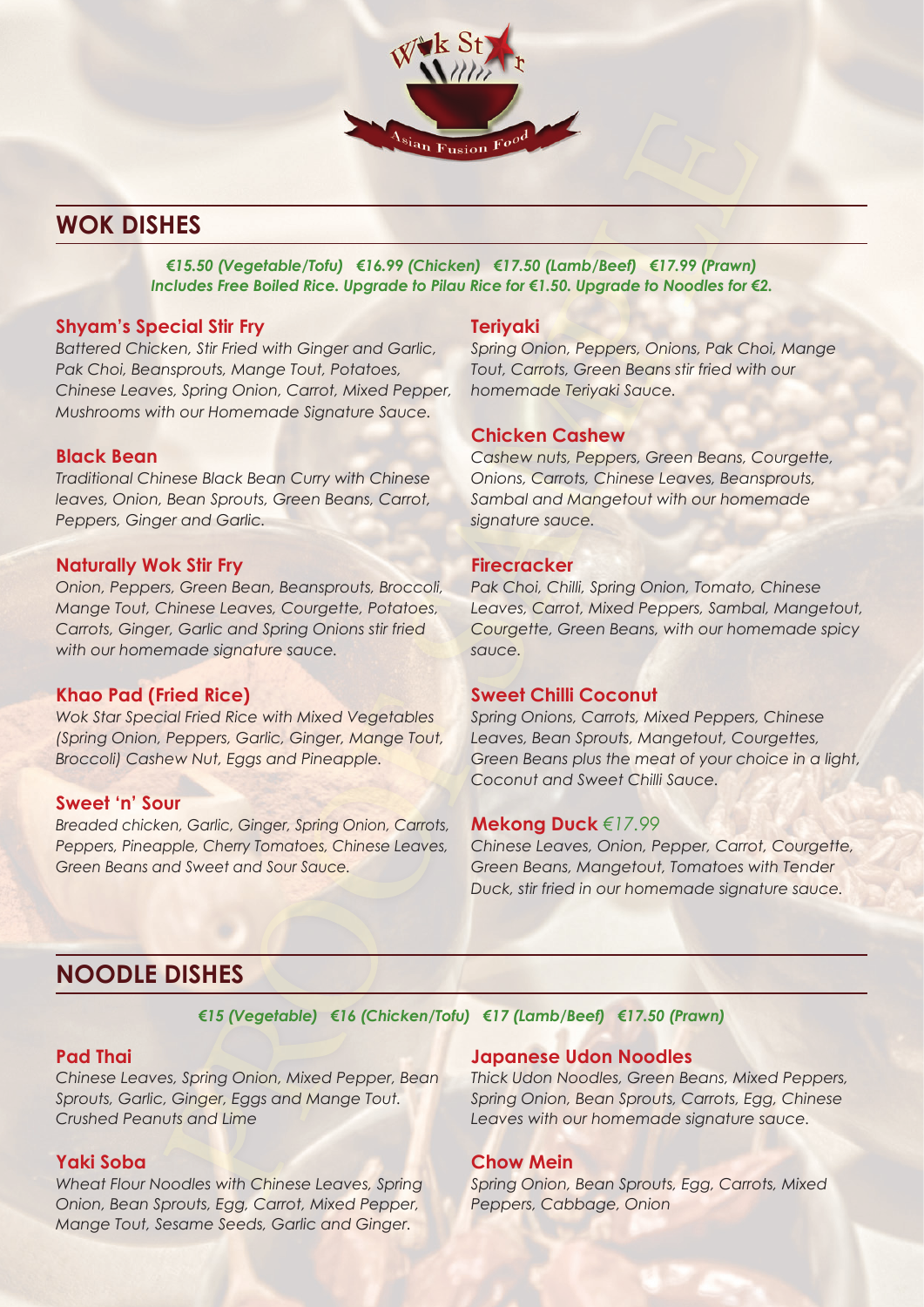# **TANDOORI**

# **Tandoori Chicken** *€16.99*

*Tender chicken on the bone, marinated in homemade yoghurt and fragrant Himalayan spices. Cooked to perfection in the Tandoor. House special curry sauce on side and served sizzling.* 

# **Chicken Shaslik** *€16.99*

*Boneless chicken marinated in yoghurt and spices and barbecued with onions, peppers and tomatoes. House special curry sauce on side and served sizzling.*

### **Lamb Shaslik** *€17.50*

*Boneless lamb marinated in yoghurt and spices and barbecued in tandoor with onions, peppers and tomatoes. House special curry sauce on side and served sizzling.*

### **Jumbo Prawn** *€17.99*

*Jumbo King Prawns marinated in yoghurt and spices, freshly barbecued in tandoor. House special curry sauce on side and served sizzling.*

# **VEGETARIAN**

# **Mixed Grill** *€18.50*

 $^{\rm{si}}$ an Fusion  $_{\rm{F}}$ o

*Chef's selection of meat fresh from the Tandoor. House special curry sauce on side and served sizzling.*

# **Chicken Tareko** *€16.99*

*Tandoor barbecued chicken pieces, pan fried with ginger, garlic, onion, peppers, chillies and soy sauce. Served medium to spicy. House special curry sauce on side.*

# **Duck Tareko** *€17.50*

*Indulgent Tandoori Roast Duck served with onions, peppers and select spices. House special curry sauce on side.*

# *Includes Free Boiled Rice. Upgrade to Pilau Rice for €1.50.*

# **Paneer Chilli** *€16.50*

*Lightly battered homemade cottage cheese, stir fried with onions, pepper, cashew nuts, mushrooms, scallions, fresh garlic and homemade spice mix. Sizzling.* 

### **Aloo Saag** *€15.50*

*Irish Rooster Potatoes and Spinach tomato and onion based curry with a hint of cream and fragrant Himalayan Spices.*

# **Channa Dahl** *€15.50*

*Chickpea lentils curry, mild and fragrant. Cooked with caramelised onion, garlic, fresh coriander and tomatoes and Wok Star spice mix. Daily essential of the Nepali diet.* 

# **Kerau Paneer** *€16.50*

*Homemade cottage cheese in a creamy tomatobased sauce with vegetables and fresh herbs.* 

# **Vegetable Saag Pat** *€15.50*

*Mixed vegetables with plenty of spinach in a traditional Nepali curry sauce.* 

### **Bombay Aloo** *€14.50*

*Medium Spiced thick potato chunks in tomato curry finished with fresh coriander and ginger.*